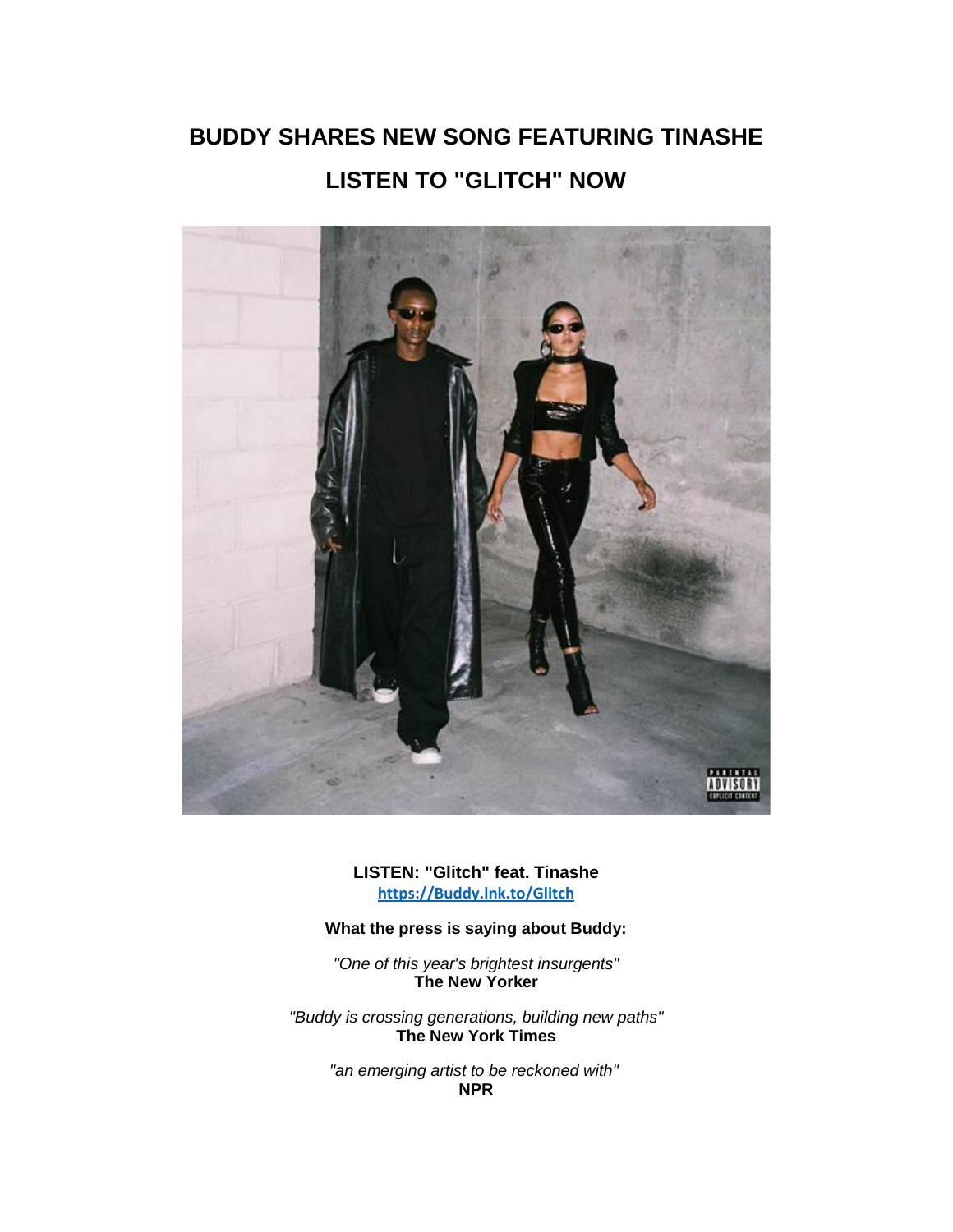## *"Buddy's knack for filling up empty space in bursts like this shows he can more than carry a song all his own"* **Pitchfork**

Buddy teams up with Tinashe today for his new song "Glitch," out now via RCA Records. The track is featured on Apple Music 1's New Music Daily show with Zane Lowe today and is the latest in a winning spell of collaborations following "Ain't Sweet" featuring Matt Ox, which Uproxx called an "infectious, rambunctious vibe," and "Faces" featuring his Grammynominated label mate Lucky Daye. The track also arrives after Buddy's powerful, cinematic visual for ["Black 2,](https://eur01.safelinks.protection.outlook.com/?url=http%3A%2F%2Fr20.rs6.net%2Ftn.jsp%3Ff%3D001Y4sCNMrZYOHlIEfp8Yf4Z-eBeTTYios3Q-h9wWPOL86Am-2vWOcpv-ASLbvUhY1DdmoFDNASuaXNDwiJFgJwuTWNHrFSAr3_o2WZL1s9Z1XnGPafeDFna7w2jqQOOvm2jcHdNWFtHJ_SEdlqRXia0hx1JA8OtbduuUyi7lgq6FUEkuWUN_I3tZXQsZ3hPpxZ51Wau9GEYi0%3D%26c%3Da_N1LPGjSXmRSp6Hs5BzYxCg50MpQYdz7Nbpx2PMPZNH5mNTCQ84tQ%3D%3D%26ch%3D4Tnf5Oq6BS0Z4fhNlgLzVRTajuz4FFkgyDA0z7DdET18YdHRBI1LWQ%3D%3D&data=02%7C01%7Cnicole.hagiwara%40rcarecords.com%7C3f488e29b1f54cce515108d84ddc0a2f%7Cf0aff3b791a54aaeaf71c63e1dda2049%7C0%7C0%7C637344954764980826&sdata=1j2Avp3zIIhkk%2BK0kMLJpcFIehoorUc8ITOAlGpX%2BQs%3D&reserved=0)" the sequel to "Black" from his 2018 debut album *Harlan & Alondra* featuring ASAP Ferg.

Last year, Buddy released the deluxe edition of his critically-acclaimed album *Harlan & Alondra*, joined Vince Staples on an explosive North American tour, performed at [NPR's Tiny](https://eur01.safelinks.protection.outlook.com/?url=http%3A%2F%2Fr20.rs6.net%2Ftn.jsp%3Ff%3D001Y4sCNMrZYOHlIEfp8Yf4Z-eBeTTYios3Q-h9wWPOL86Am-2vWOcpv3NAME9MXdTqK6j_-hgcQ9-X3l_-aUmnIIezC1BHSDyw4rcv7u1LLseuq6gkEr2hdfSOEchH3ulJpgZbnubpV3178TVtNxMluyNfQ7h3nsZkXuHpniwfnCj8oYXur486t5gAUKXzuILn6NTgNgLRfsQ%3D%26c%3Da_N1LPGjSXmRSp6Hs5BzYxCg50MpQYdz7Nbpx2PMPZNH5mNTCQ84tQ%3D%3D%26ch%3D4Tnf5Oq6BS0Z4fhNlgLzVRTajuz4FFkgyDA0z7DdET18YdHRBI1LWQ%3D%3D&data=02%7C01%7Cnicole.hagiwara%40rcarecords.com%7C3f488e29b1f54cce515108d84ddc0a2f%7Cf0aff3b791a54aaeaf71c63e1dda2049%7C0%7C0%7C637344954764990820&sdata=790HRlqB0pEt0ayzCjx0dR4u1Oqv74PyY%2BEZf5lZ7FM%3D&reserved=0)  [Desk,](https://eur01.safelinks.protection.outlook.com/?url=http%3A%2F%2Fr20.rs6.net%2Ftn.jsp%3Ff%3D001Y4sCNMrZYOHlIEfp8Yf4Z-eBeTTYios3Q-h9wWPOL86Am-2vWOcpv3NAME9MXdTqK6j_-hgcQ9-X3l_-aUmnIIezC1BHSDyw4rcv7u1LLseuq6gkEr2hdfSOEchH3ulJpgZbnubpV3178TVtNxMluyNfQ7h3nsZkXuHpniwfnCj8oYXur486t5gAUKXzuILn6NTgNgLRfsQ%3D%26c%3Da_N1LPGjSXmRSp6Hs5BzYxCg50MpQYdz7Nbpx2PMPZNH5mNTCQ84tQ%3D%3D%26ch%3D4Tnf5Oq6BS0Z4fhNlgLzVRTajuz4FFkgyDA0z7DdET18YdHRBI1LWQ%3D%3D&data=02%7C01%7Cnicole.hagiwara%40rcarecords.com%7C3f488e29b1f54cce515108d84ddc0a2f%7Cf0aff3b791a54aaeaf71c63e1dda2049%7C0%7C0%7C637344954764990820&sdata=790HRlqB0pEt0ayzCjx0dR4u1Oqv74PyY%2BEZf5lZ7FM%3D&reserved=0) *The Late Late Show with James Corden* and *The Tonight Show with Jimmy Fallon*. The same year, Buddy also played a major role in the Grammy-nominated *Revenge of the Dreamers III* album, featuring on seven tracks on the Director's Cut version including fan favorites "Costa Rica" and "1993." Most recently, he was [profiled in Document Journal](https://eur01.safelinks.protection.outlook.com/?url=http%3A%2F%2Fr20.rs6.net%2Ftn.jsp%3Ff%3D001Y4sCNMrZYOHlIEfp8Yf4Z-eBeTTYios3Q-h9wWPOL86Am-2vWOcpv3LXWLmVGqivtwjexQuaPqdM33Ne03QlfHkTD_fXEZcz2TX2FcYEqntWRtpN537PvnUATDLEEGd3GVZvN0sIWah4RSR1E5wJB_0nDzN8B_CTXbIIiKlHdnh8lO0VM6_Rb1SCGgyno7Lprw3QtPxEM_eYixYMuiRiiWtq7HXpmOlyheTSo9ATRlobjWF4ENTDQsRb5a_L5IppHTjm44tQvGTvEvs-CqDk887kNA7xxzRXYgDIOeI7L6g%3D%26c%3Da_N1LPGjSXmRSp6Hs5BzYxCg50MpQYdz7Nbpx2PMPZNH5mNTCQ84tQ%3D%3D%26ch%3D4Tnf5Oq6BS0Z4fhNlgLzVRTajuz4FFkgyDA0z7DdET18YdHRBI1LWQ%3D%3D&data=02%7C01%7Cnicole.hagiwara%40rcarecords.com%7C3f488e29b1f54cce515108d84ddc0a2f%7Cf0aff3b791a54aaeaf71c63e1dda2049%7C0%7C0%7C637344954764990820&sdata=nsP0%2BlMOHTI8agsbg2CRNuY2Oe5KUOcOTKiReiH5Kmc%3D&reserved=0) and teamed up with fellow LA rapper Kent Jamz in April for *Janktape Vol.1* which NPR called "one of the best collab tapes of 2020 so far."

Listen to "Glitch" feat. Tinashe above and stay tuned for more from Buddy coming soon.